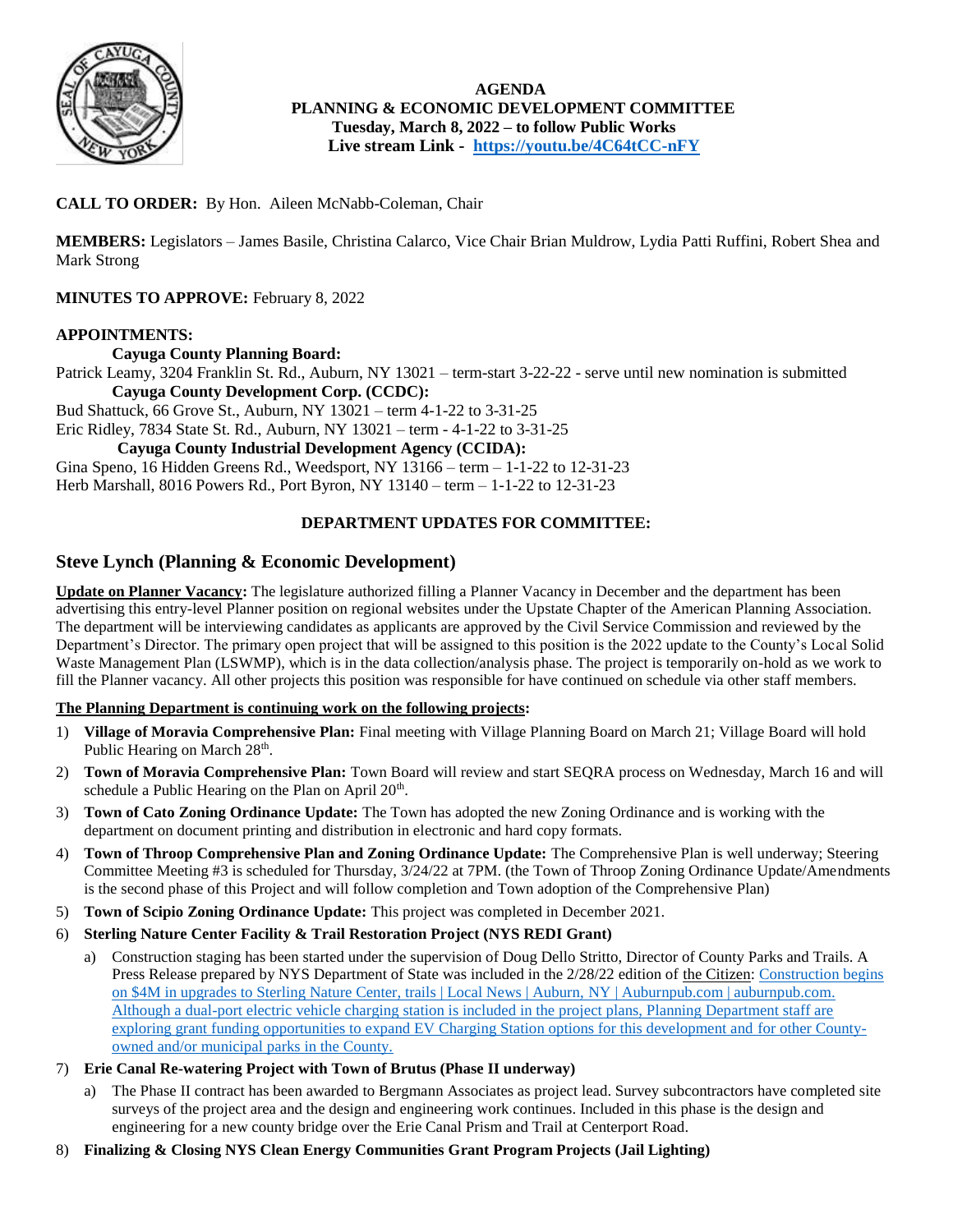- a) The Jail Lighting Project (budget of ~\$90K 100% grant funded) is now complete. The Planning Department will draw down the final grant reimbursements and close out this project**.** This energy grant provided \$250K in state funding for energy projects to Cayuga County and required no matching funds.
- b) The Department is exploring additional grant funding opportunities from NYSERDA under the Clean Energy Communities Leadership Round. This is an open funding opportunity with grant funding tied to a point system for accomplishing energyrelated Action Items.
- 9) **Cayuga County Local Solid Waste Management Plan Update** (project temporarily paused due to Planner vacancy as noted above).
- 10) **Town of Victory Ag & Farmland Protection Plan:** Staff has completed the Town Ag Plan it has been submitted to NYS Ag & Markets for final review and approval.

#### 11) **Town of Conquest Comprehensive Plan.**

a) Work began in late 2021 and is continuing though this first quarter. The Community Survey has yielded about 100+ responses (about 11% response rate) and the survey term has been extended through February to capture additional community input. A Steering Committee Workshop on "Developing Community Vision and Goals" is scheduled for Tuesday, March 8 at 7PM at the Town offices.

#### 12) **Fair Haven-Sterling Local Waterfront Revitalization Plan**

a) Monthly Steering Committee meetings facilitated by project staff are scheduled for every fourth Wednesday of the month. The next Steering Committee Meeting is Wednesday, March 23<sup>rd</sup>. The project website has additional background on the project: [Home | lwrp \(sterlingfairhaven.wixsite.com\)](https://sterlingfairhaven.wixsite.com/lwrp)

#### 13) **Village of Cayuga Local Waterfront Revitalization Plan**

A Public Meeting is scheduled for Wednesday, March  $2<sup>nd</sup>$  at 7PM at the former Cayuga Elementary School. This meeting will present the draft waterfront revitalization policies and provide an overview of proposed waterfront and community projects under the draft Plan. The project website has additional background and information: Home | Cayuga LWRP [\(villageofcayuga.wixsite.com\)](https://villageofcayuga.wixsite.com/lwrp)

#### 14) **Cayuga County Planning Board Training Series (ongoing)**

a) The Planning Department annual Planning Board Training Series provides several opportunities throughout the year for local Planning and Zoning Board members to receive their state-mandated 4-hours of annual training. Registration is online and easy. The next training session topic is Conducting Site Plan Review and is scheduled for March 16, 2022 at 7:00 PM at Cayuga-Onondaga BOCES.

#### 15) **Owasco Lake Watershed Nine-Element Plan (nearing completion - 2022)**

- a) The 9E Plan is nearing completion. Release of the final draft plan, with recommendations for action, has now been extended into early May, with planned circulation to NYSDEC for agency review in March. A public meeting is tentatively scheduled for the first week in May at BOCES. The project consultants will then formally present the findings and recommendations of the Plan.
- 16) **Department Staff are on the Steering Committee for City of Auburn Drinking Water Source Protection Plan for Owasco Lake (City of Auburn 2021 Grant)**
	- a) Steve Lynch and Michele Wunderlich represent the Planning Department on the Citizens Advisory Group (CAG) for this City of Auburn water protection project. The 4th CAG meeting was held Thursday, February  $17<sup>th</sup>$  and the next CAG meeting is scheduled for Thursday, March 24<sup>th</sup>.

#### 17) **Staff to Cayuga County Water Quality Management Agency (WQMA; ongoing)**

18) **Management and Administration of Cayuga County's Finger Lakes-Lake Ontario Watershed Protection Alliance (FLLOWPA) Grant Program (ongoing)**

#### 19) **2022 Household Hazardous Waste Program Event Planning**

- a) A public Request for Bids for an HHW Services Vendor was circulated on January  $23<sup>rd</sup>$  and service/fee proposals were due February 23<sup>rd</sup>. The RFP process resulted in two (2) proposal submissions, one from a former vendor) MXI Environmental Services) and one from the current vendor (Miller Environmental). Staff is reviewing the proposals and will be bringing a resolution recommending award of contract to a preferred vendor in April. The annual HHW collection event is tentatively scheduled for Saturday, October 29, 2022.
- 20) **Planning Department Work with Health Department Planning (ongoing)**
- 21) **Steering Committee for New York State "Coastal Lakeshore Economy and Resiliency" Plan (nearing completion; awaiting NYSDOS guidance on endorsement or adoption strategies)**
- 22) **Sanctuary Advisory Committee for NOAA Lake Ontario National Marine Sanctuary (ongoing)**
- 23) **Advisory Committee for NYS Reimagine the Canals project at Cayuga Lake Lock #1 (Cayuga Whitewater Park Project – recently started).**

*Planning Director can provide additional details on any of these projects upon request.*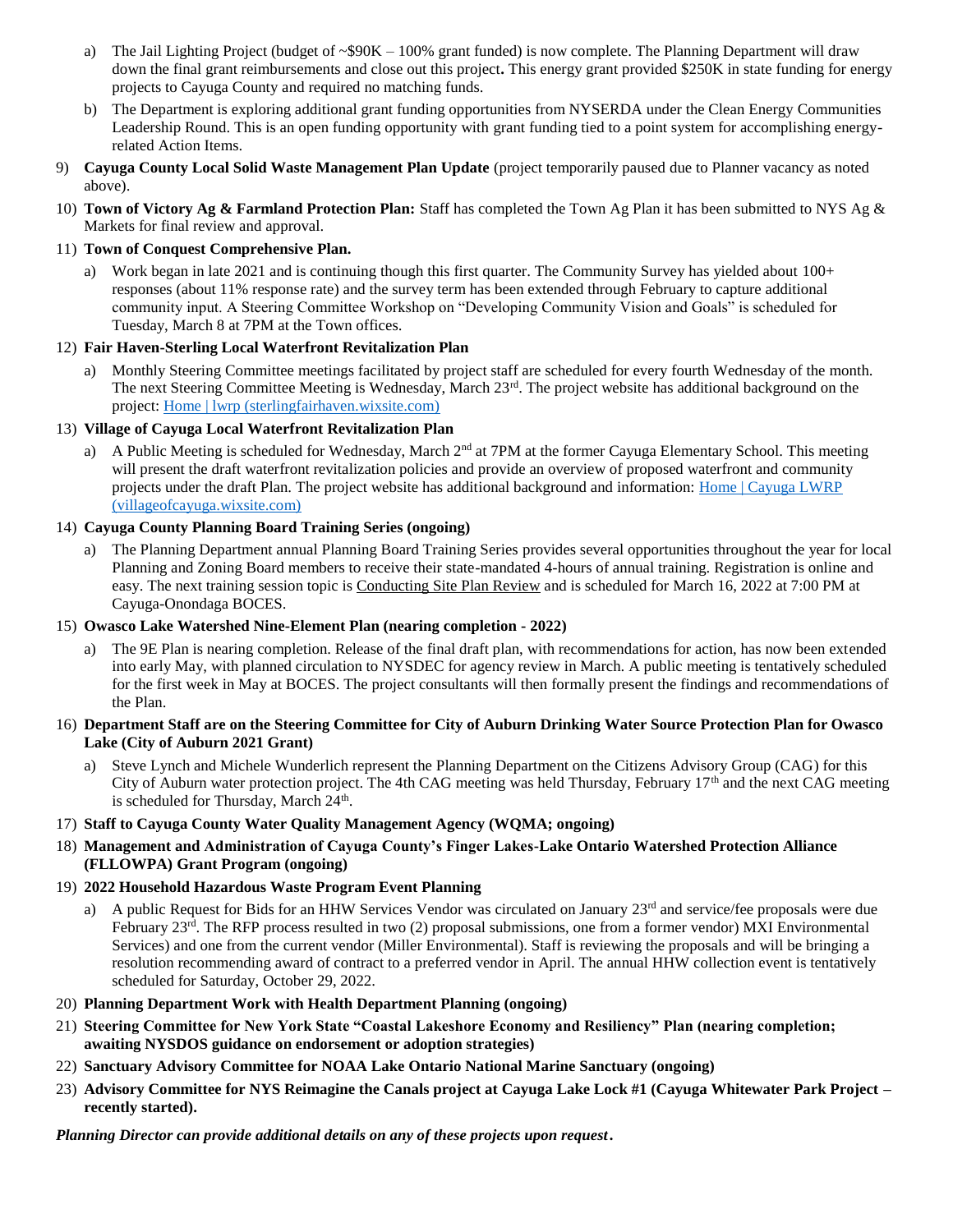### **Kelly King (Employment & Training) –**

#### **Career Services**

- o 112 customers served in person this month
- o Virtual appointments and services continue by request and as needed

#### **DSS Program Update (JOBS Program)**

- o 154 DSS/JOBS customers served this month (Family Assistance, Safety Net, and Non-Employable)
- o 61 DSS employment plans developed (8 FA; 11 SN; 42 NE)
- o 2 Job Readiness Classes/Trainings administered weekly in person
- o Workshops: Conflict Resolution in the Workplace; Resume Writing; Identifying Barriers to Employment
- o 51 new DSS referrals to E&T per JOBS contract (12 SN; 6 FA; 33 NE)
- o Significant increase in (TA) Temporary Assistance Applicants for in house Job Club facilitated by E&T staff

#### **WIOA/TAA ITAs (Adults, Dislocated Worker, Youth, TAA)**

- o 12 customers enrolled in training ITA (Individual Training Account) (3 DW, 5 AD, 2 TAA, 2 Youth)
- o 3 LPN Cayuga Onondaga BOCES
- o 1 LPN Wayne Finger Lakes BOCES
- o 2 CDL A Cayuga Onondaga BOCES
- o 2 CASAC-T Cayuga Community College
- o 1 Culinary Arts Cayuga Onondaga BOCES (TAA)
- o 1 Horticulture- Finger Lakes Community College
- o 2 Welding (OCM BOCES)

#### **Youth Program**

- o 5 youth enrolled in Paid Work Experience Program (2 WIOA;3 FFFS)
- o 2 youth enrolled in ITA training (Welding OCM BOCES) (WIOA)
- o Youth outreach development (Cayuga County Probation; Cayuga County Foster Care Unit, Auburn Enlarged City School District, Weedsport HS, Union Springs HS, Moravia HS, Southern Cayuga HS, and Cayuga Centers)- 2022 goal to increase overall participation, increase new work sites, and improve curriculum for the academic component of the WIOA Youth Program
- o Updated Civil Service job descriptions for Civil Service Commission meeting- seasonal youth workers.
- o WIOA Work Experience Policy update and revisions (to be voted on at March WDB Meeting)
- o SYEP (Summer Youth Employment Program) preparation starts in March

#### **Business Services**

- o 407 (up from 256) new Job Orders listed with the New York State Department of Labor/matching/referrals provided
- o Support provided to local businesses with posting job orders, marketing, Facebook, and using O-Net Online
- o Retail, Human Services, and Manufacturing showing the most need based on Job Order listings this month
- o On-Site Recruitment- Employment Solutions for a local company- 2/17, 2/24 (30 scheduled each day).
- o OJT promotion to Dumond Farms, Cayuga Centers, Bo-Mer Plastics.
- o Page Transportation for OJT, CRT, and apprenticeship opportunities in conjunction with the DOL apprenticeship program. The Commons- Onsite recruitments and Job Club presentations.

#### **Additional Updates:**

- o Staff development and training- In house cross training and monthly program review and analysis- Focus this month has been on the youth program.
- o Skill America Training and Certification**-** pilot cohort through NYATEP (New York Association of Training and Employment Professionals) Started on 2/14/22.
- o Director and 2 E&T staff are attending the NYATEP Youth Conference 3/24 & 3/25.
- o E&T to provide presentations to CCC classes (day and evening) on Career Center Services.
- o E&T to collaborate with EMO to address possible funding opportunities for EMT training through the county.
- Initial phase of coordinating a partner's training on Career Services through Cayuga Works and E&T.

### **Danielle Szabo (CEDA) –**

- o Metric Snapshot through February 18, 2022 :
	- o Existing businesses assisted: 24
	- o Entrepreneurs assisted: 14
	- o See supplemental document for additional metrics and economic indicators.
- o Cayuga Milk Ingredients attended the February Cayuga County Industrial Development Agency (CCIDA) meeting to provide an update on the company's \$147M expansion project. During the meeting, CMI asked the board to consider selling the rest of the industrial park. The board has agreed to come up with an asking price for lots #1, 4, 5, 6 by April 1.
- o Cayuga County Industrial Development Authority is actively looking to purchase additional property.
- o Auburn Industrial Development Authority (AIDA) approved RJC Development initial resolution at their February board meeting. A public hearing and vote is set for March 16. Application for incentives includes sales & use tax, mortgage recording tax, and PILOT agreement.
- o Auburn Community Hospital and Park Grove LLC presented at the February AIDA board meeting. ACH in partnership with Park Grove LLC is developing an oncology and radiation building. The project has begun the City of Auburn's site plan review process and will be seeking AIDA incentives.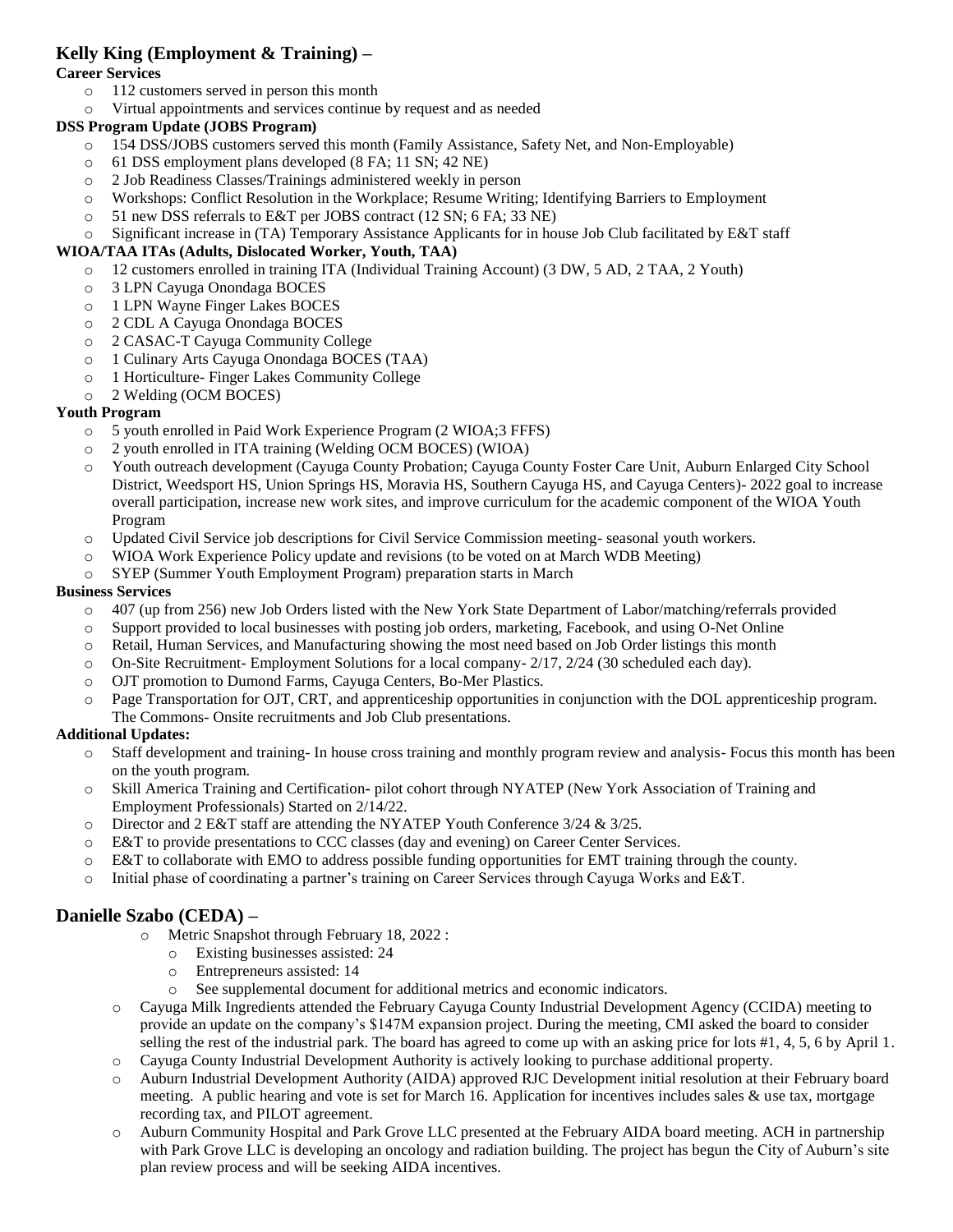- o CEDA had a kickoff meeting with TGW for the AIDA place brand marketing strategy. TGW has been contracted to develop a marketing strategy and content relevant to AIDA's place base brand.
- o CEDA assisted Cayuga-Onondaga BOCES in securing grant funding to expand their adult education workforce development career readiness program. Funding will be used to expand the Health Train program to become a multiindustry career readiness program that offers industry exposure opportunities in healthcare, hospitality, manufacturing  $\&$ advance technology.
- o Ms. Szabo and Ms. Foster attended the NYSEDC conference on Feb 28 & March 1 in Albany NY.
- o Interviews have begun for the CEO position.
- o CEDA's 2021 annual report is available on our website: [https://cayugaeda.org/wp-content/uploads/2022/02/2021-](https://cayugaeda.org/wp-content/uploads/2022/02/2021-Annual-Report.pdf) [Annual-Report.pdf](https://cayugaeda.org/wp-content/uploads/2022/02/2021-Annual-Report.pdf)

## **Doug Kierst (Soil & Water Conservation District)**

### *AGRICULTURAL TECHNICAL ASSISTANCE:*

- Cayuga SWCD Staff continue to process Soil Group Worksheets for Agricultural Assessments, in preparation for the Town Assessors March 1, 2022 deadline. Agricultural properties in all the towns, and even the City of Auburn, are required to have a current soil group worksheet in order to qualify for an agricultural exemption.
- Cayuga SWCD Staff continue to work on project planning with farms in preparation for the upcoming 2022 construction implementation season. Soil and manure samples have been collected on one (1) farm that will be utilized in the plan development. There is one (1) project available for contractors to bid on. For specific information on the project, visit www.cayugaswcd.org.
- Preliminary work including site preparation, contract development and additional site planning is ongoing for a project located in the Owasco Lake Watershed (Town of Fleming).
- Cayuga SWCD Staff completed a site visit and followed up with a landowner with regards to a NYS DEC manure incident. *NON-AGRICULTURAL & MUNICIPAL TECHNICAL ASSISTANCE:*
- Cayuga SWCD Staff took advantage of the unseasonably warm weather to complete the final component of an emergency stream restoration project on Hemlock Creek (Town of Locke). Additional work will be completed on the same reach of stream, during the permitted dates this summer.
- Cayuga SWCD Staff completed emergency repair work on a drainage system in the Town of Niles, in an effort to minimize future potential flooding impacts. Work included the installation of a sediment basin, new cross culvert with rock outlet protection, a 20 foot section of rock lined channel with medium stone fill, and a 300 foot section of rock lined channel with light stone fill.
- Cayuga SWCD Staff are making preparations to begin emergency repair work at a portion of the seawall at Emerson Park's Deauville Island and the implementation of in-lake measures designed to reduce the potential for sedimentation in the recently cleaned out sluice pipes near the pump house.
- Cayuga SWCD Staff worked alongside the Onondaga County SWCD and the Town of Skaneateles to implement emergency stream bank protection measures along a portion of Dutch Hollow Brook in the Owasco Lake Watershed.
- Cayuga SWCD Staff continue to offer technical assistance to local landowners affected by drainage and flooding concerns that occurred in 2021 and as a result of the recent rain and snowmelt events.

### **OTHER SWCD NEWS, WORKSHOPS & TRAININGS:**

- The Cayuga SWCD, in partnership with the Tompkins County SWCD, the Nature Conservancy and Evidn held a Soil Health Barn Meeting on Thursday, February 17, 2022 at Walnut Ridge Dairy (Town of Lansing). Nearly thirty (30) participants had an opportunity to hear about topics including an introduction to the *Our Owasco Project*, the Agricultural Environmental Management (AEM) Program and a local farmer panel discussing cover crops, tillage and other soil health concepts.
- The Cayuga SWCD, in partnership with Cayuga County Farm Bureau and the Cayuga County Town Highway Superintendents Association, participated in an open meeting for Municipal Officials, Agricultural Businesses and Excavation Contractors to discuss opportunities to work together to keep local roads safe. The meeting was held at the Poplar Ridge Fire House on Thursday, February 10, 2022.
- Cayuga SWCD Staff taught three (3) NYS DEC endorsed 4 hour trainings for contractors, municipal officials, engineers and other groups interested in learning about erosion and sediment control methods. We have two (2) more workshops scheduled for March and one (1) in April. Contact the SWCD for additional information on the classes or to register to attend one.
- The Cayuga SWCD is holding our **51st** Annual Spring Tree Seedling and Groundcover Sale. As in the past, the District is offering a variety of New York grown conifers, hardwoods, shrubs, and groundcovers. These seedlings, transplants and other plants are a very low-cost way to prevent erosion, improve water quality in our lakes and streams, to promote wildlife in your area, as well as create noise and visual buffers, and both snow and wind breaks. The Cayuga SWCD will be taking orders through Tuesday, May  $3^{rd}$ , 2022. The pickup date will be Friday, May  $13^{th}$ , 2022. Supplies are limited, so order early for the best selection.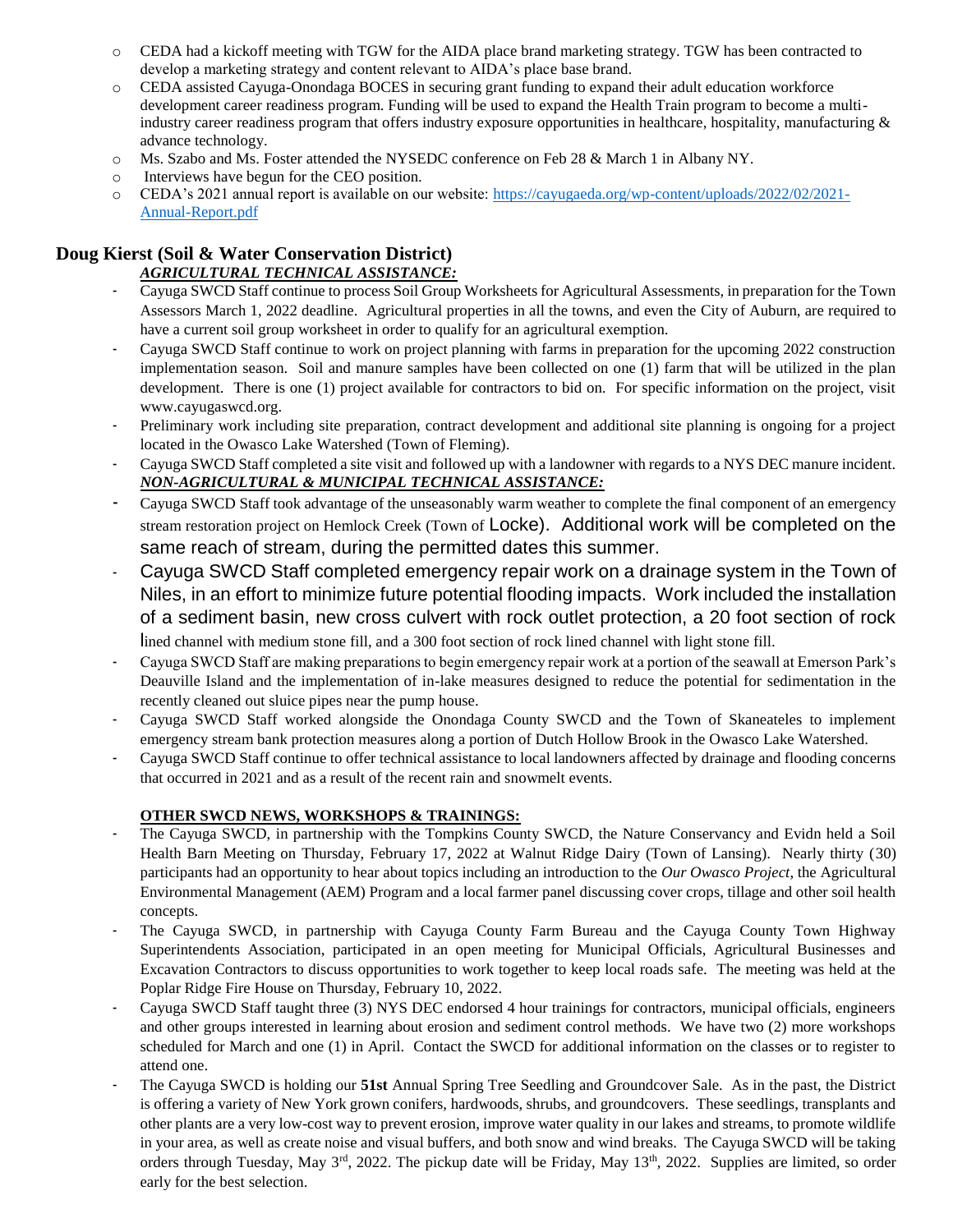For any questions regarding the sale, call the Cayuga County Soil and Water Conservation District at (315) 252-4171, ext. 4, or email us at: *cayugaswcd@cayugaswcd.org*. We are available Monday - Friday from 7:30 AM - 4:00 PM. To obtain an order form and description brochure or to place an on-line order, please visit our website: [http://www.cayugaswcd.org](http://www.cayugaswcd.org/)

#### **Dan Welch (Director Cornell Cooperative Extension) –**

#### **Agriculture and Food Systems**

- o CCE Cayuga is working in partnership with NYS Ag and Markets and the USDA Animal Plant Health Inspection Service to educate poultry farmers and backyard flock owners about the risks of a potential Highly Pathogenic Avian Influenza (HPAI). Two laboratory-confirmed cases of HPAI in Dutchess County and one in a backyard flock in Ulster County, were identified in NYS on Friday, February 25th. These follow the case identified in a backyard flock in Suffolk County on February 19th. HPAI is not considered a threat to human health as no cases of bird to human infection have been identified in the U.S.
- o 50 farmers and agricultural advisors attended a virtual "shop meeting" on strategies for managing herbicide resistant weeds and the potential for biocontrol of insects in corn and soybeans. The farmers in attendance earned continuing education credits required by NYS DEC for keeping their pesticide applicator license in good standing.

#### **4-H Youth Development**

- o Agricultural Literacy Week is March 21-25th, but CCE Cayuga staff and volunteers have already begun reading in classrooms. Every elementary school in the county will receive the book "Farmer Will Allen and the Growing Table". Several schools/classrooms will have someone present an activity on composting.
- o For the first time since the pandemic started, Cayuga County 4-H members will be participating in regional competitions in person this month.

#### **Nutrition**

o The CCE Cayuga SnapEd program has begun a partnership with the food pantry at Cayuga Community College that will provide education to students on CCC on preparing healthy, affordable meals.

#### **Organizational Updates**

- o CCE Cayuga is collaborating with a Cornell University faculty member on a project to "Enhance Collaborations Between Cornell Campus, County Extension Associations, and Community Organizations". This project will lead to recommendations and strategies for CCE Cayuga to better support community efforts in watershed management and food security.
- o CCE Cayuga has an open position for a part-time 4-H STEM (Science, Technology, Engineering, and Math) educator. The position description can be found at our website and applications closes on March 24<sup>th</sup>.

### **Karen Kuhl (Tourism)**

Committee Report

|                                                        | Occ $%$ |      |        | <b>ADR</b> | <b>RevPAR</b> |       |  |
|--------------------------------------------------------|---------|------|--------|------------|---------------|-------|--|
|                                                        | 2022    | 2021 | 2022   | 2021       | 2022          | 2021  |  |
| <b>Current Month - January</b><br>2022 vs January 2021 | 36.6    | 39.5 | 106.44 | 75.19      | 38.94         | 29.67 |  |
| Year to Date - January 2022<br>vs January 2021         | 36.6    | 39.5 | 106.44 | 75.19      | 38.94         | 29.67 |  |

#### o eCommunications

- 2/3/22-Pro-Tip: 34% open rate, 2% CTR
- 2/5/22: Specials Highlights: 10% open rate, 2% CTR
- 2/7/22: February Newsletter: 26% open rate, 5% CTR
- 2/17/22: February Newsletter: 34% open rate, 2% CTR

#### o Public Relations

- Bridge Street to promote the "Explore Cayuga Special"
- Syr Channel 9 "Explore Cayuga Special" will air February 28
- FAM trip Washington Post hometown Feb 10 12
- $\blacksquare$  FAM trip Whetsone Magazine Feb 4 6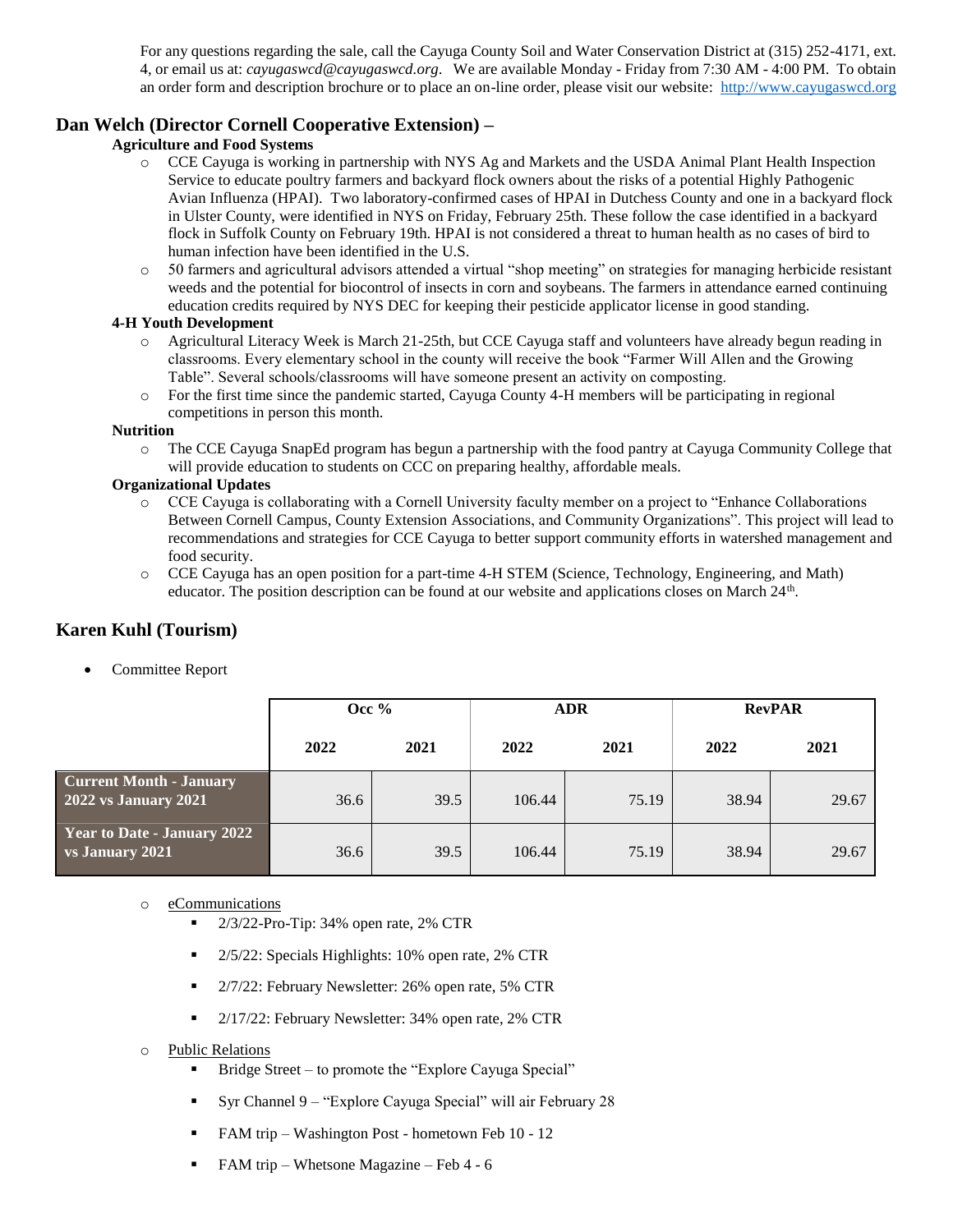Upcoming

- FAM trip Andrea Sachs Washington Post March 2-4
- FAM trip Paula Reynolds American Group Tours March 10-12
- o Groups
	- Continuing conversations with the NYS UGRR Consortium  $\&$  Niagara Bound Tours regarding Harriet Tubman and UGRR tours
	- **EXECUTE:** Hosting FAM of American Tour Guide group
	- Participating in two co-op advertising in group publications
- o Marketing Campaigns
	- Hibercation campaign will be wrapping up March 15th.
	- "Where Brave Women Winter" will transition to its three-season campaign with lower profile engagement than the winter season, but will continue to support and promote women-owned businesses in the Finger Lakes Region. The campaign will have a highlight within the Brave Brews event being held in Auburn Marcy 4-6.
	- "Treasurers along the Erie Canal" will release the Birding section in March. There has been key partnership with Cornell lab of Ornithology in the content of the app.
	- Women's History Month –including highlights of women-owned businesses in Cayuga County.
	- **•** Preparing for Earth Month with special recognitions of sustainable efforts around the county.
	- Sweet Treat Trail 2022 is getting started, specials treats will be dedicated to Harriet Tubman.
	- **•** Attending Travel Unity in Atlanta, Ga and will be on panel to promote DEI efforts in Cayuga County.
	- Brave Brews collaborations with city Auburn and ERHC
- o Cultural Tourism Public Relations
	- Partnerships with city of Auburn and Cayuga County historians to update and release the Cayuga County & Auburn Underground Railroad Driving Tour expected to launch March 2022.
	- **•** In partnership with The Muldrow Group, CEDA and the Cayuga County Chamber we are working to develop the Cayuga County guide to diverse owned businesses.
	- Feb/Mar Letters to the Editor With The Citizen we launched a pride building campaign calling Cayuga County residents to submit letters to the editor expressing why they are proud to live in Harriet Tubman's hometown. Consider submitting your letter.
- o Syracuse Channel 9 Special
	- The Syracuse Channel 9 "Exploring Cayuga County" aired Monday February 28th. The program was sponsored by Tour Cayuga, and we will receive a version to keep with our asset library. The special covers many activities around the county with a strong focus on the historical product.
- o Upcoming work
	- Collateral with the city  $\&$  county for the Harriet Tubman Underground Railroad driving tours
	- Collateral destinations to walk in Harriet Tubman's footsteps
	- Mar/Apr Treasurers Along Erie Canal app is being expanded to include birding locations.

\*\*Glossary: Occ = Occupancy Tax, ADR = Average Daily Rate, REVPAR = Revenue Per Available Room, CTR = Click Through Rate, FAM = Familiarization Tour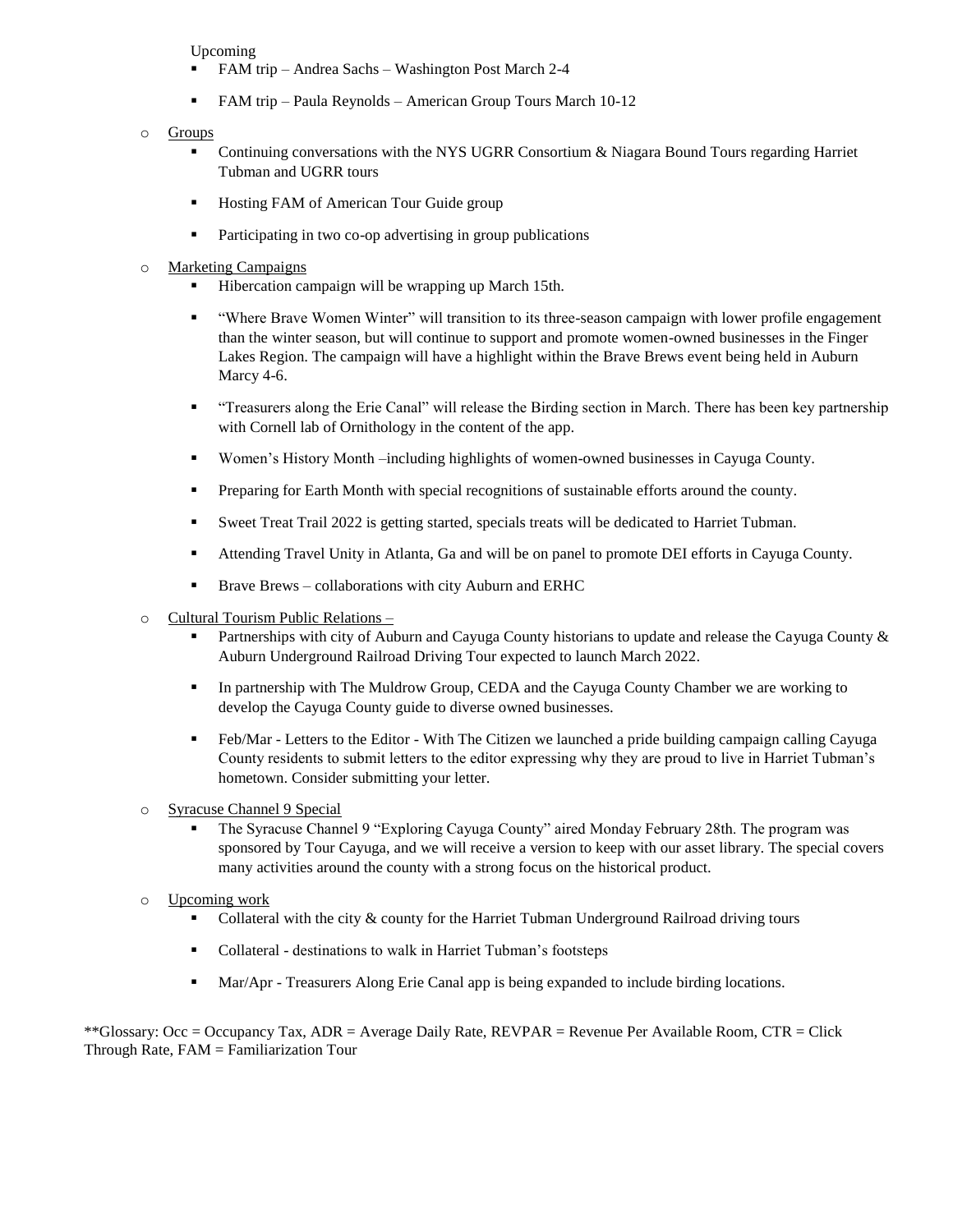#### **RESOLUTIONS:**

#### **PLANNING: No Resolutions**

#### **ADJOURNMENT: Tuesday, April 12, 2022 – to follow Public Works**

If you have a disability and need accommodations, please call the Clerk of the Legislature's office at 253-1308 at least 48 hours before the scheduled meeting to advise what accommodations will be necessary.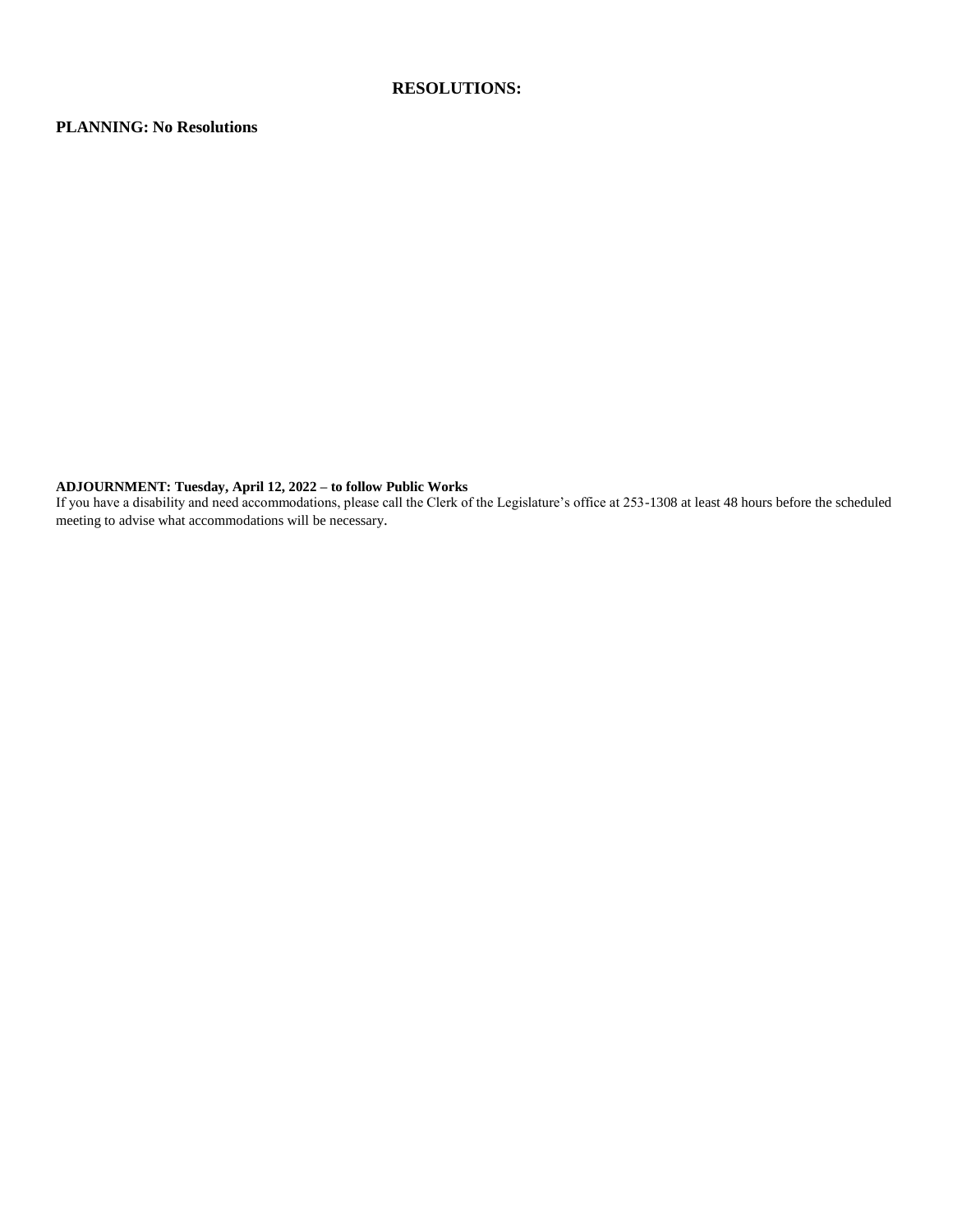# Cayuga Economic Development Agency **2021 Annual Report**



Our goal is to attract, grow and expand business in Cayuga County – all with the aim of creating jobs and improving quality of life. That means supporting local businesses and entrepreneurs and making sure they are able to harness all of the benefits and assets that Cayuga County has to offer.

# Economic Developer as Community Partner

Attracting new businesses to the area, job<br>creation, and small business support are<br>part of what we do at CEDA. We also work creation, and small business support are a big **L** part of what we do at CEDA. We also work in partnership with many local organizations in support of these goals. Throughout 2021, we combined our resources with those of our partners to develop and assist with workforce training, support for local entrepreneurs, job site tours for students, marketing to outside talent and industry considering relocating to our area, supporting small businesses in economic recovery and COVID-19 mitigation, and much more. CEDA acts as an active intermediary among public and private sector organizations locally and regionally. Together we work to strengthen our networks and support the growth of our local economy. We are grateful to be a benefactor of and

CEDA has been specifically, to<br>specifically, to<br>us in connect Cayuga Comm<br>to facilitate chiring require<br>programs.<br>We greatly value partnership to be a reliab<br>nice to have a<br>community.<br>-Elmer R. Ch CEDA has been a great partner to the community and, specifically, to Nucor Steel Auburn. …CEDA assisted us in connecting with the correct personnel at the Cayuga Community College after numerous attempts to facilitate discussion on potential internships and hiring requirements after completion of specific degree programs.

We greatly value the assistance CEDA has provided and the partnership we have established. They have proven to be a reliable resource within the community. It is nice to have a local organization that is invested in our community.

~Elmer R. Cherry, Jr.; Controller; Nucor Steel Auburn, Inc.

play a part in this symbiosis. You can learn more and view a listing of our partners and affiliates on our website: [cayugaeda.org/partners.](https://cayugaeda.org/partners)

# NYS Consolidated Funding Application Assistance

Each year, CEDA offers free and confidential assistance for businesses and organizations applying for New York State funding through its Consolidated Funding Application (CFA). In 2021, CEDA assisted businesses and organizations with six of the 17 CFAs submitted to NYS. In December, the State released its list of awardees in Round XI of the Regional Economic Development Council Initiative, and Cayuga County projects were awarded over \$1.4m.

# Auburn Downtown Revitalization Initiative Small Project Grant Fund

The second round of the Auburn Downtown Revitalization Initiative Small Project Grant Fund ("DRI Grant Fund") launched in 2021. The DRI Grant Fund is intended to assist property owners/developers, for-profit businesses, entrepreneurs, and nonprofit entities in the DRI boundary with investments that will help to meet certain goals that benefit the downtown corridor. CEDA worked with the City of Auburn to administer the grant to 11 projects in order to provide support to businesses and improve resiliency and sustainability through the impacts of COVID.

# Microenterprise Program



After a successful pilot program, the City of Auburn initiated a second round of their Microenterprise Program in Fall 2021. The program targets startups of under two years and entrepreneurs who qualify as microenterprise and are lowto moderate-income city residents. CEDA implemented the program providing educational sessions, mentoring, and networking opportunities to 15 participants. At the end of 2021, the program had awarded \$25,000 to grant-eligible participants.

Photo caption: Cayuga Economic Development Agency Business Development Specialist Meg Goloub and Microenterprise Program participants pose for a photo at the Cayuga Museum Carriage House Theater in Auburn after presenting their business pitches Dec. 2. From left are Meg Goloub, Cynteia Smith, Shawnna Williams, Chevelle Carson, Erika Barrett, Kathleen Walsh and Jeff Richardson.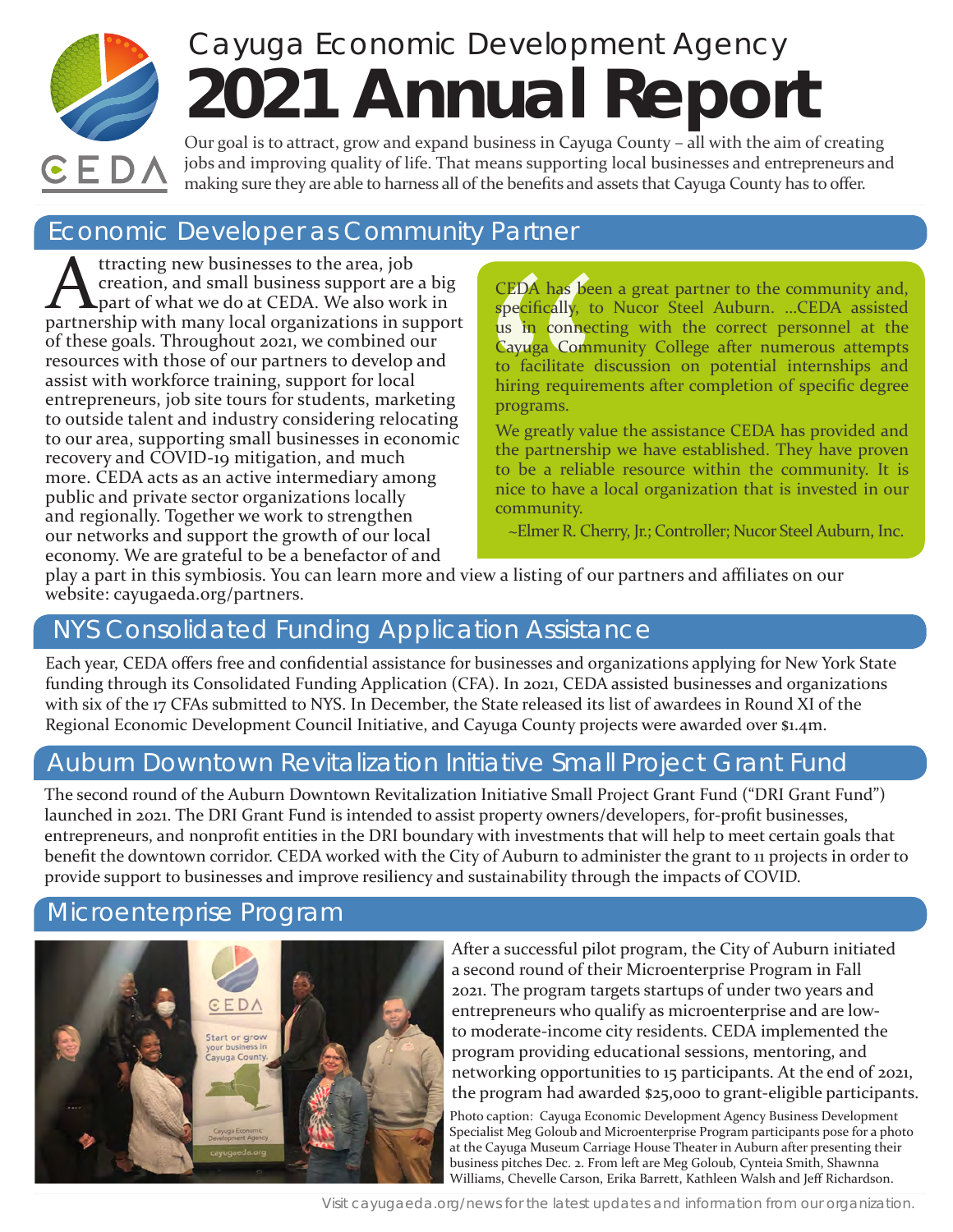# 2021 Projects

Some examples of the businesses we worked with this year. Visit [cayugaeda.org/projects](https://cayugaeda.org/projects) for more listings.

**Location:** King Ferry **Assistance:** CCDC Loan / Referrals / Technical **Jobs Created:** 6 New Age Renewable Energy, LLC Business Expansion



New Age Renewable Energy began distilling whey and milk permeate in March 2020, starting by selling most of it as hand sanitizer. They also looked for industrial ethanol customers and possible markets for consumable alcohol. CEDA wrote a letter of support for their application for a NYS license to sell consumable alcohol. We also made a connection with a dairy nutritionist, who could help them begin selling a yeast byproduct to put into dairy rations. CEDA connected NARE with several potential customers for their hand sanitizer product. We also connected NARE with several businesses that use large quantities of fresh water, another byproduct of their process. NARE is currently an industrial distiller that is looking to expand its productions into the beverage market. In 2021, NARE secured an equipment loan from Cayuga County Development Corporation (CCDC) to expand their semi-automatic bottling line operations.

#### **Location:** Auburn **Assistance:** Business Plan **Incentive:** \$5k Microenterprise Grant **Business Expansion** D&R Landscaping

Owner Rob Barnes participated in the Microenterprise Pilot Program. He used the classes, networking and grant award to stabilize his business model. Rob

was able to improve his internal processes, which allowed his full-range landscaping business to grow and expand.

#### **Location:** Auburn **Assistance:** Auburn Small Business Assistance Program (SBAP) Quilts by Commission **► Business Startup**

Quilts by Commission is an artisan workshop, gallery and classroom dedicated to traditional and modern quilting. Owner Stephanie McCall is a certified quilt historian who has been making quilts by commission since 2006. She decided to open her brick-and-mortar on Genesee Street in September of 2021. An integral part of the opening of Quilts by Commission was the addition of a long arm quilting machine which required additional funding. Stephanie worked with CEDA staff to secure gap financing through the SBAP to purchase the machine.

CEDA has been<br>business startup<br>program. This d<br>build communit<br>strengthened the<br>and informative<br>grown with CED<br>for the efforts of CEDA has been a wonderful support system for my small business startup. I participated in the ... Microenterprise Program. This dynamic learning experience had helped me build community with other entrepreneurs in my area and strengthened the foundation of my business with 1:1 mentoring and informative live hybrid classes. Our family business has grown with CEDA's continuous support and we are so grateful for the efforts of this organization.

~Beonca Louis; Owner; Louis Legacy, LLC

Global Common Energy, LLC at Spruce Haven Farm **► Business Startup** 

**Location:** Union Springs **Assistance:** Cayuga County Industrial Development Agency Incentives **Jobs Created:** 2

The project will involve anaerobic digestion of dairy manure at Spruce

**Global Common** A NEW ENERGY PARADIG

Haven Farm and will produce approximately 6 MMBTU per hour of pipeline quality renewable natural gas (RNG). The biogas produced by the digester will be upgraded to pipeline quality, then injected into a NYSEG gas pipeline adjacent to Spruce Haven Farm. RNG projects reduce waste and long-term greenhouse gas emissions, while also increasing the use of renewable energy. This project is expected to be completed in the second half of 2022.

**Location:** Auburn Currier Plastics, Inc **Business Expansion** 

**Assistance:** Auburn Industrial Development Authority Incentives **/**  Location



**Jobs Created:** 25

Over the next five years, Currier Plastics in Auburn will be expanding in the medical market. Currier received Auburn Industrial Development Authority (AIDA) incentives to construct a 90,000 square foot building and purchase additional production equipment. CEDA provided Currier assistance with expanding their location for the construction of a new building and provided technical assistance to Currier in applying for AIDA benefits.

#### **Location:** Auburn Veterans Memorial Park Association **► Business Expansion**

**Assistance:** Consolidated Funding Application **Incentive:** \$300k Empire State Development Grant

Veterans Memorial Park Association is in the process of rejuvenating the Babe Ruth League Field into a tournament level softball field. Veterans Memorial Park Association is a nonprofit seeking grant funds to be able to complete all of the necessary work to convert the fields. CEDA staff helped to prepare the association for grant financing with the Emerson Foundation, as well as the New York State Consolidated Funding Application (CFA). The CFA funds have been secured and the additional grant funds are pending.

# Project to Watch

**Business Location** Terrapin

**Location:** Auburn **Assistance:** Location / AIDA **Jobs to be created:** 40-100



CEDA assisted Terrapin, a Colorado based cannabis company, in finding a location for a new production facility near Auburn. Terrapin selected a lot in the Auburn Technology Park to locate and build and are in the process of purchasing it from the Auburn Industrial Development Authority. The project would be a \$120 million investment creating 100 jobs. Terrapin is a second chance employer that is working with Nick's Ride, CAP, and several other local nonprofits to understand the community's needs.

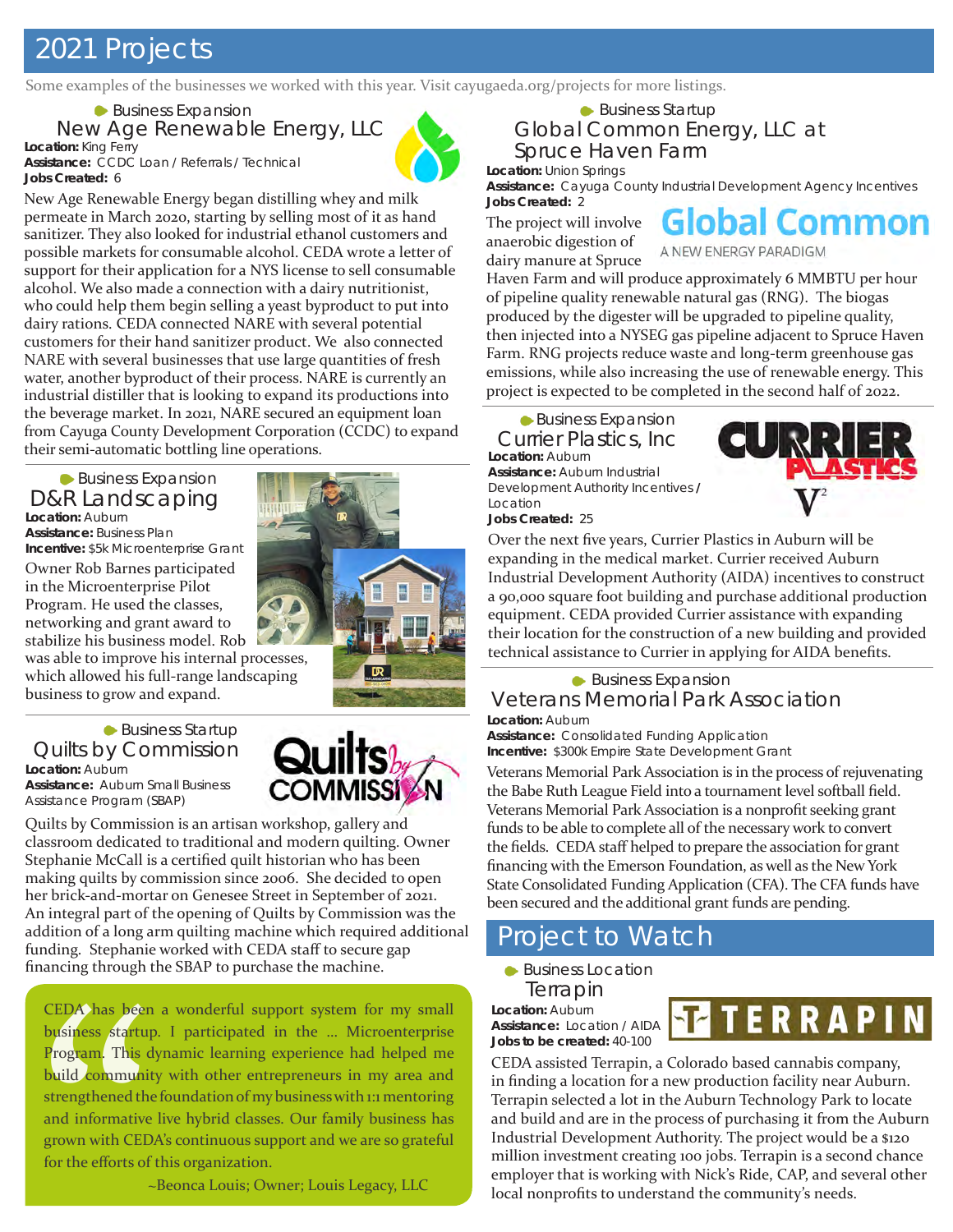# Projects Assisted with Financial Incentives

# Project Demographics



Projects Assisted 8 in-progress or not started **\$4m** 9 completed 4 nearly complete



IDA incentives = \$3.1m DRI incentives = \$723k  $Local loans = $353k$ 



# Total Sales Tax Revenue (City+County+Towns+Villages)

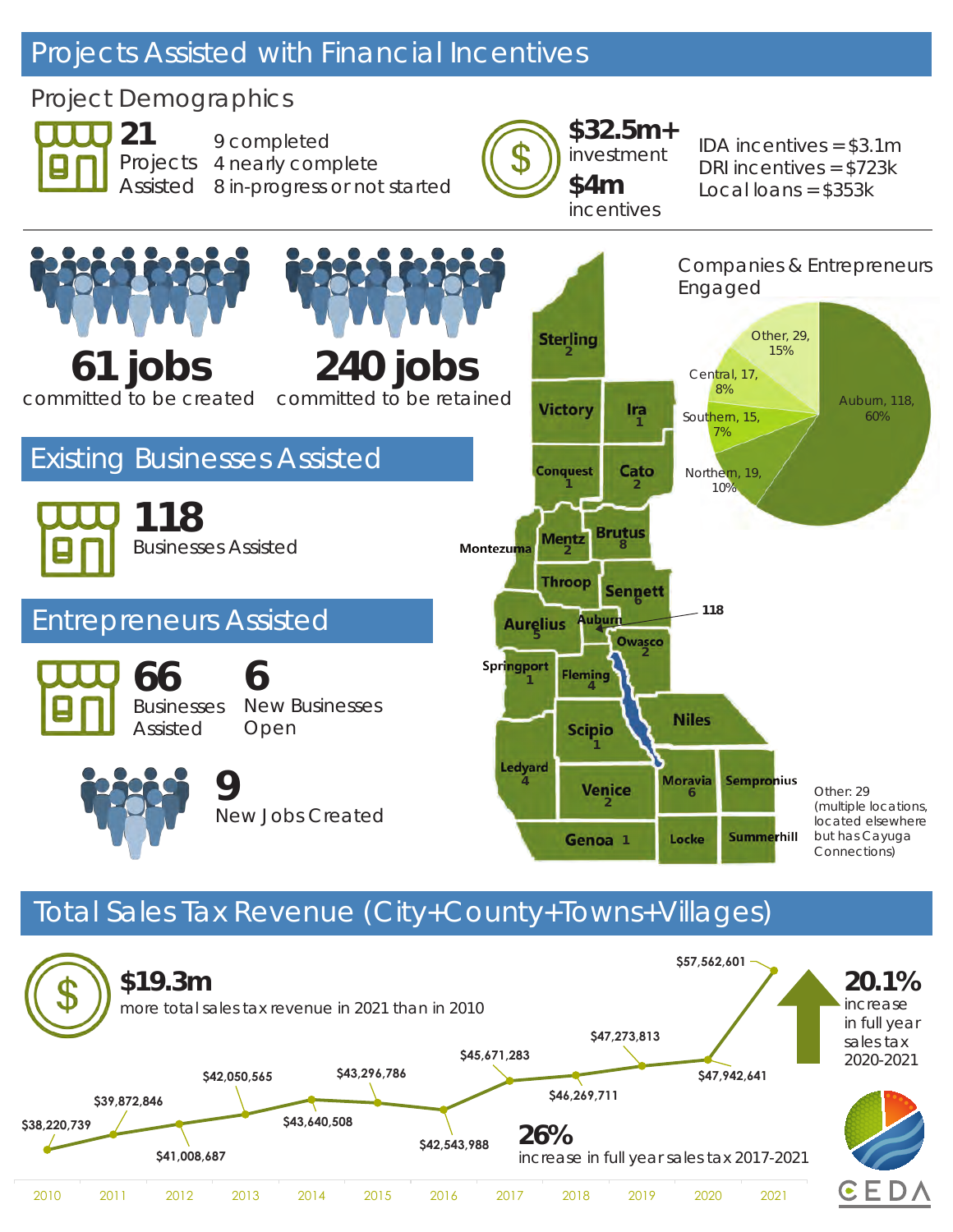We would like to thank the following organizations for their support.



# **2021 Board of Directors**

#### **Executive Committee:**

Director Sullivan Center for Business Entrepreneurship, Wells College Owner North Brook Farms, IGK Equestrian, KyleCroft Development Partner & Investment Officer Genesee Capital Advisors Vice President, Branch Manager Lyons National Bank Chair Cayuga County Industrial **Kevin Miles Chair Grant Kyle Vice Chair Ryan Pine Treasurer Demetrius Murphy Secretary Raymond Lockwood At-Large, Executive Committee**

Development Agency

Crystina Brooks - Partner, MICA Consulting Group

James Dacey - Chair, Auburn Industrial Development Authority

Jeff Dygert - City Manager, City of Auburn NY

Sue Edinger - Chief Operating Officer, Inns of Aurora

Dr. Brian Hartwell - District Superintendent, Cayuga-Onondaga BOCES Regional Education Center

Susan Higgins - Owner, Heart & Hands Wine Company

Mitch Mannicia - Chair, Cayuga County Chamber of Commerce

Aileen McNabb-Coleman - Chair, Cayuga County Legislature

Doug Springer - President, Printerly.com

Gwen Webber-McLeod - Owner; Gwen, Inc.

# **Team**

**Tracy Verrier** - Executive Director **Danielle Szabo** - Economic Development Specialist **Meg Goloub** - Business Development Specialist **Taylor Symes** - Economic Development Technical Specialist **Devon Roblee** - Marketing Coordinator **Javani Portipilo** - Communications Coordinator **Kim Taggerty** - Office Administrator

Staff bios at [cayugaeda.org/about/staff](https://cayugaeda.org/about/staff/)

# **Supporters Supporters Selection of Partners**

Auburn Downtown Business Improvement District (BID) Auburn SCORE Cayuga Community College Cayuga County Chamber of Commerce Cayuga County Office of Tourism Cayuga-Onondaga BOCES Cayuga Works Career Center CenterState CEO Central New York International Business Alliance (CNY IBA) Central New York Regional Economic Development Council CNY Regional Planning & Development Board Cornell AgriTech Cornell University Cooperative Extension, Cayuga County New York Small Business Development Center (SBDC)

# Supply Chain Analysis

CEDA contracted with MRB Group in 2021 to conduct a supply chain analysis of the Cayuga County economy. The goal of the analysis was intended to identify:

 Gaps in supply chains that could be ideal targets for business attraction and startup

Opportunities for additional intra-county trade

 Areas where there are supply surpluses or byproduct recycling that can create new market opportunities

CEDA will use this analysis to inform our targeted approach to business development and attraction, and thus grow a base of businesses that are a good fit for our community.

The 2021 Cayuga County Supply Chain Analysis is available to view and download on our Strategy and Reporting page on our website:

[cayugaeda.org/about/strategy-and-reporting/](https://cayugaeda.org/about/strategy-and-reporting/)

what a ref<br>Danielle Szab<br>with opportun<br>term relations<br>able to quickl<br>our industrial<br>CEDA played a<br>surely an asset<br>businesses and<br>resource partn …what a refreshing experience working with Danielle Szabo and [CEDA]. …By presenting us with opportunities for land development and longterm relationships with the community, we were able to quickly make a decision on a location for our industrial expansion project. …Danielle and CEDA played a critical role in our decision. They are surely an asset to the county's mission of attracting businesses and connecting projects with the right resource partners and supports.

~Chris Woods, Owner/CEO, Terrapin



(315) 252-3500 [cayugaeda.org](http://www.cayugaeda.org) Cayuga Economic Development Agency | 2 State Street | Auburn, NY 13021

*Partner Organization of Cayuga Strategic Solutions, Inc.*

Our mission: To foster a sustainable quality of life in Cayuga County through job retention, expansion, and attraction.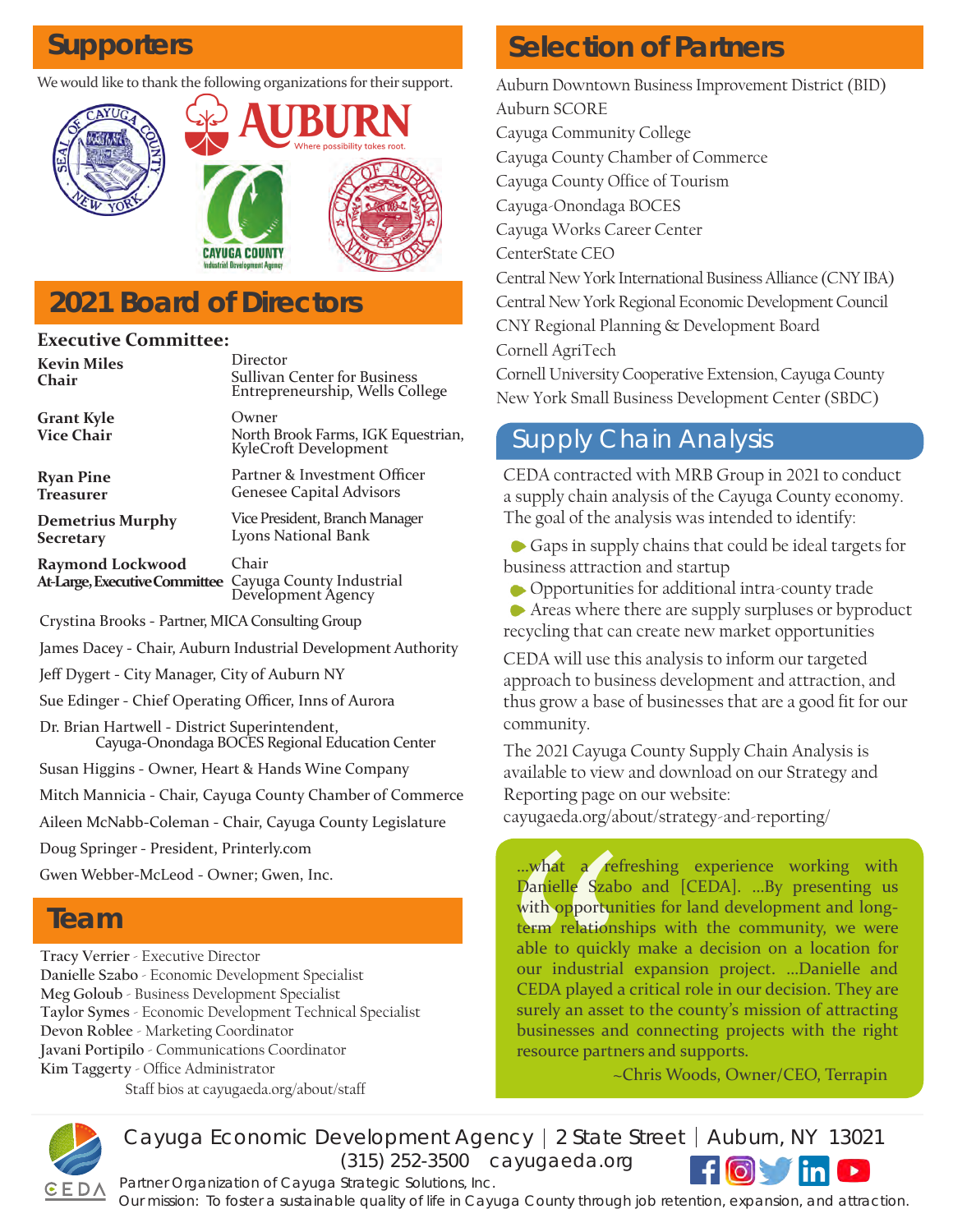### 2022 CEDA Workplan Progress

As of: 2/19/2022

### BUSINESS RETENTION AND EXPANSION (BR & E)

| Activity/Output                                              | Goal                         | <b>Actual YTD</b> | 2020                           |
|--------------------------------------------------------------|------------------------------|-------------------|--------------------------------|
| <b>Existing business</b><br>engaged                          | 80 (incl. 10 unique)         | 24                | 118 (23 unique)                |
| Identify growth<br>opportunities                             | 10                           | $\overline{2}$    | 16                             |
| <b>Business to Business</b><br>connections                   | 30                           | 13                | 34                             |
| Direct assistance to<br>businesses submitting<br><b>CFAs</b> | 4 CFAs submitted             | $\mathbf{1}$      | 6 CFAs submitted, 3<br>awarded |
| Loan assistance                                              | 2 loans closed               |                   | 5 approved                     |
|                                                              |                              |                   |                                |
| <b>IDA</b> assistance                                        | 4 small projects / 2<br>full | 1 full            | $2$ full $/ 1$ small           |
|                                                              |                              |                   |                                |
| Resource referrals                                           | 30                           | 23                | 129                            |
| <b>Outcomes</b>                                              | Goal                         | <b>Actual YTD</b> | 2021                           |
| Private Investment                                           | \$18m                        | \$0               | \$32,593,950                   |
| Incentives/loans                                             | \$3m                         | \$0               | \$4,048,828                    |
| Jobs retained                                                | 100                          | $\Omega$          | 240                            |
| Jobs to be created                                           | 100 anticipated              | $\mathbf 0$       | 61                             |

*\*outcomes data tracked under attraction & start up section*

### ATTRACTION & START UP

| Activity/Output             | Goal | <b>Actual YTD</b> | 2021      |  |  |
|-----------------------------|------|-------------------|-----------|--|--|
| Entrepreneur                | 65   | 14                | 66        |  |  |
| assistance                  |      |                   |           |  |  |
| Identify attraction         | 12   | 1                 | 16        |  |  |
| leads                       |      |                   |           |  |  |
| <b>B2B/Site connections</b> | 10   | 3                 | 10        |  |  |
| <b>Resource Referrals</b>   | 20   | 11                | 33        |  |  |
| New business open           | 15   |                   | 6         |  |  |
|                             |      |                   |           |  |  |
| <b>Outcomes</b>             | Goal | <b>Actual YTD</b> | 2021      |  |  |
| <b>Private Investment</b>   | \$4m | \$0               | \$521,500 |  |  |
| Incentives/loans            | \$1m | \$0               | \$208,975 |  |  |
| Jobs created                | 30   | $\mathbf 0$       | 9         |  |  |
| Regional/National           | 10   | 12                | 12        |  |  |
| leads responded to          |      |                   |           |  |  |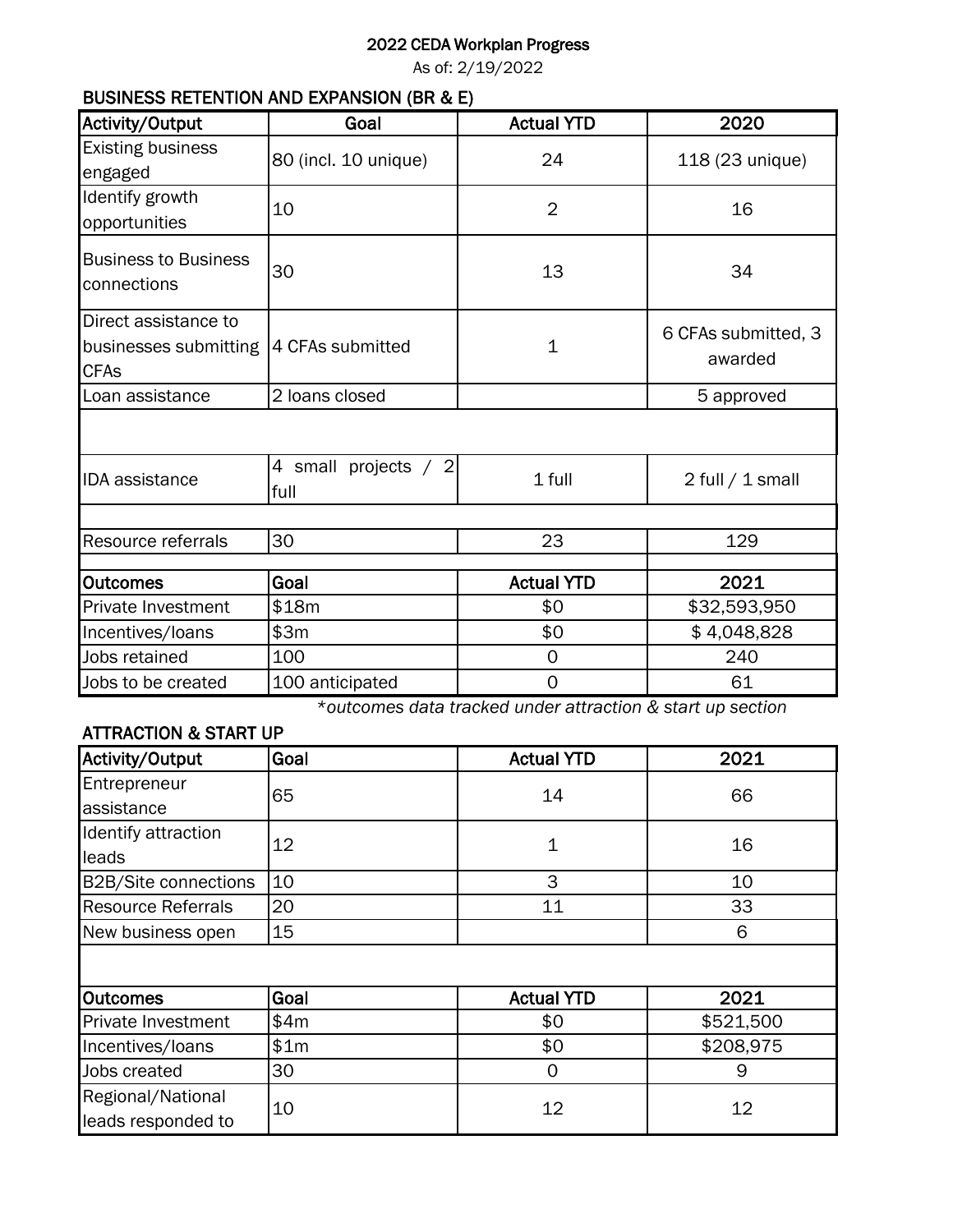### 2022 CEDA Workplan Progress

As of: 1/19/2022

### MARKETING & PROMOTION

| Activity/Output                      | Goal                                                                     | <b>Actual YTD</b> | 2020                                                                             |  |  |
|--------------------------------------|--------------------------------------------------------------------------|-------------------|----------------------------------------------------------------------------------|--|--|
| Develop promotional                  | 2 marketing pieces                                                       | 2                 | 2                                                                                |  |  |
| materials                            | 2 community narrative                                                    |                   | 3                                                                                |  |  |
|                                      | pieces                                                                   |                   |                                                                                  |  |  |
| Progress 2022, CEDA trifold updated, |                                                                          |                   |                                                                                  |  |  |
|                                      | 2 average pages per                                                      | 1.68 (DEC)        | 1.68 (DEC)                                                                       |  |  |
| Increase quality of                  | session                                                                  | $-YTD1.69%$       | -YTD1.69%                                                                        |  |  |
| website visitation                   | 68% Bounce Rate                                                          | 77.14% (DEC)      | 77.14% (DEC)<br><b>YTD 77.04%</b>                                                |  |  |
|                                      |                                                                          | YTD 77.04%        |                                                                                  |  |  |
| <b>Website Upgrades</b>              | E.g.: Projects Page,<br>Scorecard, Employer<br><b>Services Directory</b> | ARPA landing page | Site Selectors page,<br>Asset map, Events<br>page, password<br>protected section |  |  |
|                                      | Other 2022 Marketing and Outreach Activities                             |                   |                                                                                  |  |  |
| <b>Informational Events</b>          | ARPA small business information sessions                                 |                   |                                                                                  |  |  |
| <b>Other Resources</b>               |                                                                          |                   |                                                                                  |  |  |
| <b>Other Collaborative</b>           |                                                                          |                   | Shop Local campaign (Jan 2021-Jan 2022); CBS dairy farm episode;                 |  |  |
| <b>Efforts</b>                       | City of Auburn ARPA small business program                               |                   |                                                                                  |  |  |

### General Business Demographics

Establishments, Employment, and Wages- Quarterly Data (most recent available)–NYS DOL

| Year | Qrt            | <b>Reporting</b><br>Units* | Change<br>from<br>previous | Average<br>Employment** | Change<br>from<br>previous | Average<br><b>Wages</b> | Change<br>from<br>previous |
|------|----------------|----------------------------|----------------------------|-------------------------|----------------------------|-------------------------|----------------------------|
| 2021 | 2              | 1660                       | $-1.78%$                   | 24300                   | 11.05%                     | 13393                   | 13.75%                     |
| 2020 | 2              | 1,690                      | 0.60%                      | 21,883                  | $-15.38%$                  | \$11,774                | 2.47%                      |
| 2019 | 2              | 1,680                      | $-2.55%$                   | 25,860                  | $-0.36%$                   | \$11,490                | 3.07%                      |
| 2018 | 2              | 1,724                      | $-2.10%$                   | 25,953                  | 0.46%                      | \$11,148                | 5.01%                      |
| 2017 | 2              | 1,761                      | 0.00%                      | 25,834                  | $-2.16%$                   | \$10,616                | 1.59%                      |
| 2016 | 2              | 1,761                      | $-1.18%$                   | 26,404                  | $-0.60%$                   | \$10,450                | 0.36%                      |
| 2015 | $\overline{2}$ | 1,782                      | $-2.68%$                   | 26,564                  | $-0.20%$                   | \$10,413                | 3.25%                      |

\*\*Employment data include all employment covered under the New York State UI program. \*Reporting Unit is an establishment, usually a single place of business, which is engaged in a